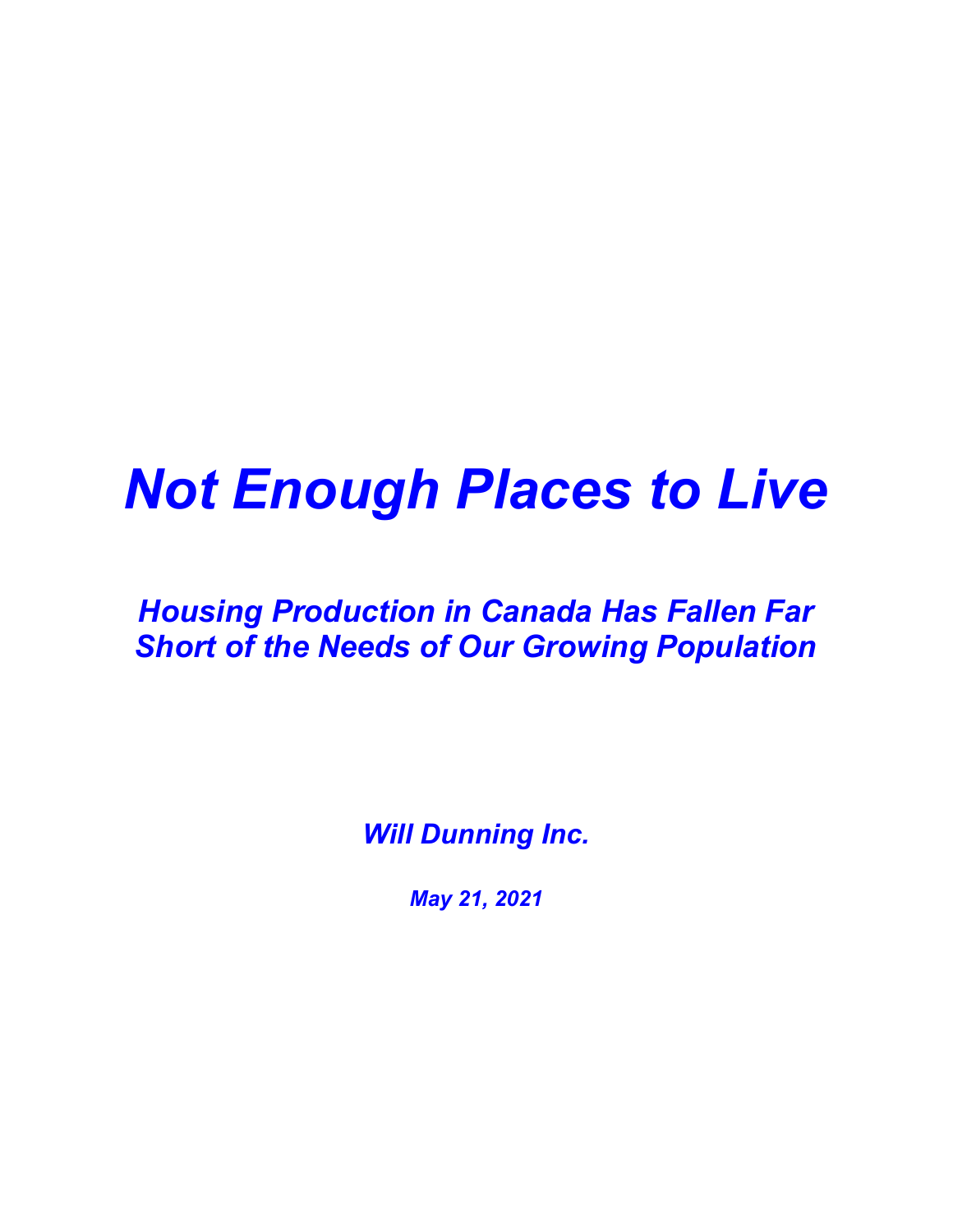

#### **Introduction**

"Demographic analysis" provides a nifty set of tools that can be used to interpret the impacts of a growing and changing population, across a vast range of issues in economics and social conditions.

In this report, demographic modeling is used to calculate how much housing should have been built in Canada (since 2006), and those estimates are compared to how much housing was actually built.

The analysis has been completed for 36 major urban centres across the provinces, as well as the "rest of" area. The analysis looks at housing requirements versus supply by type of housing ("low density" includes single-detached and semi-detached housing, "medium density" is row (or town house) housing, and "high density" is apartment buildings).

A table (on page 5) summarizes the estimates for each of the individual centres across Canada plus the combined "rest of" area. Almost every large community in Canada (32 out of 36 Census Metropolitan Areas) has under-produced low-density housing. This is not just a problem for Toronto and Vancouver.

#### Methodology

The analysis starts with population and housing data from the 2006 Census of Canada, by age group. Calculations are made to profile housing choices by age group. The analysis then assumes that for each age group, those choices will be unchanged over time, to create a "what if" scenario. Steps in the calculations are:

Firstly, household formation rates are calculated for each age group. These are applied to the annual population estimates by age group, to calculate how many households might exist in each of the years.

Secondly, for each age group, what percentages of households live in each of the three types of dwelling? Applying these shares from 2006 to the future estimates of households produces estimates of how many dwellings of each type will be needed in each year.

Then, the growth in the required numbers of dwellings indicates how many new dwellings need to be added in each year (again, by type of dwelling).

The estimated requirements are compared to actual housing production, using data from Canada Mortgage and Housing Corporation on housing completions.

These steps are completed for 36 major urban areas in Canada (Census Metropolitan Areas, or "CMAs"). For each province, the same calculations are made for the combined "rest of" area. The estimates for the individual areas (36 Census Metropolitan Areas plus the "rest of" areas) are summed to generate national totals. Because CMHC does not provide the construction data for the

Territories, they are excluded from the calculations of national requirements and production. Since the estimates of population are as of July  $1<sup>st</sup>$  each year, the housing completions data is for the same July-to-June periods (eg. the year labelled as 2007 covers the period July 1, 2006 to June 30, 2007. The final period is July 1, 2019 to June 30, 2020).

In 2006, there were about 12.4 million occupied dwellings in the 10 provinces, including just under 8.5 million within the 36 CMAs and just over 3.9 million in the "rest of" areas.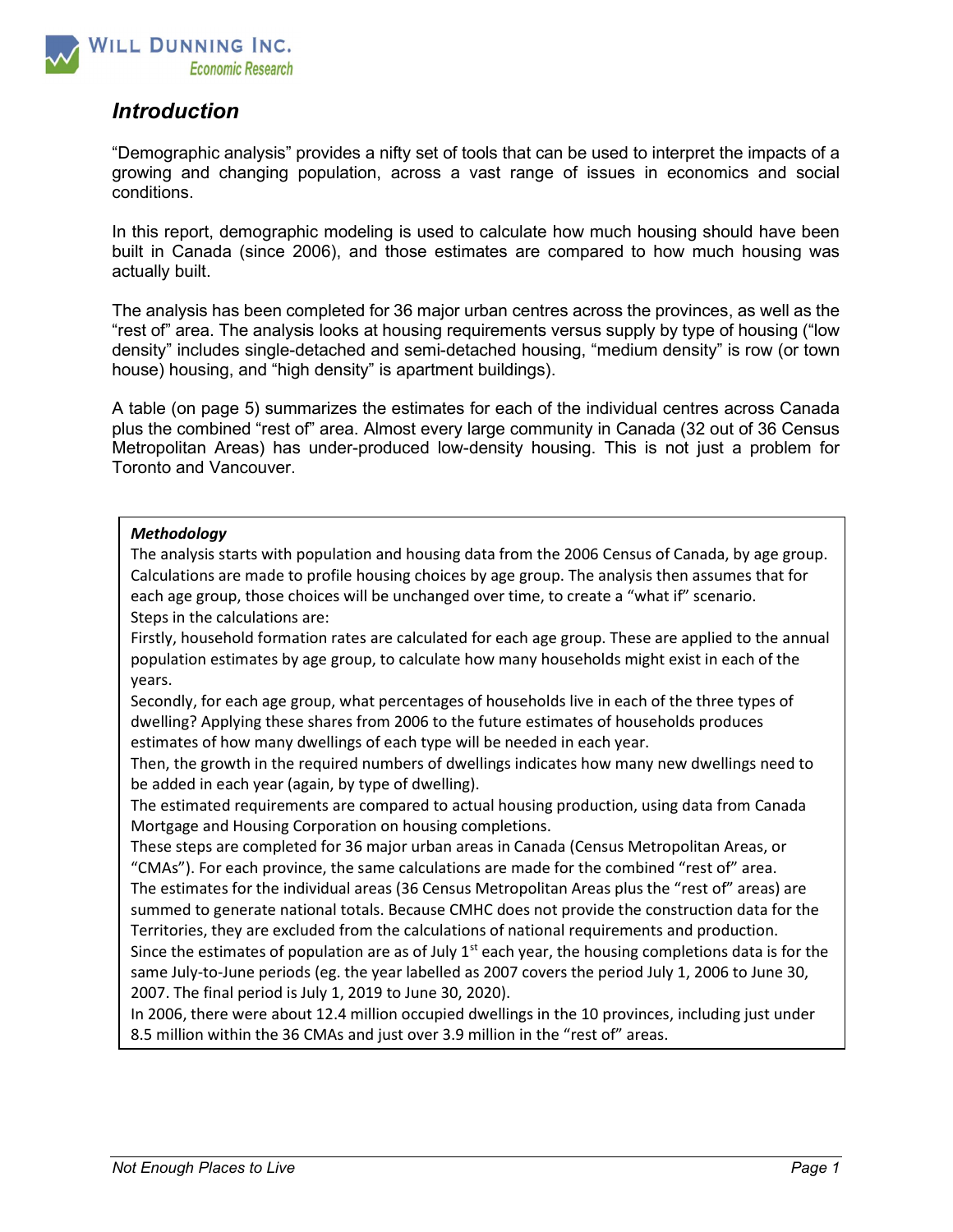

These estimates cover only the period since 2006. Some areas within Canada (notably, the Vancouver area) had longer histories of under-production of low-rise housing before 2006. This means that in some locations the total supply shortfalls are even larger than the estimates shown in this report.

Housing shortages have contributed to rapid price growth during the past decade and a half. Recent heightened consumer interest in low density housing means that the supply shortfalls are now contributing to extreme price growth. Given the large magnitudes of the supply deficits, we might see sustained pressure on pricing for some time.

The author of this report has been analyzing Canadian housing markets since 1982. Until 1997, I worked in various position in housing market analysis for Canada Mortgage and Housing Corporation, and since then as a consultant. This includes 20 years as the sole employee of my own company. My clients have covered a very wide range of interests, including industry associations, governments, the private sector (in construction and finance), and nongovernmental organizations.

This is "unsponsored research" (meaning that no one has paid me to do it or influenced it).

#### The Estimates

For the 14 years covered in this analysis, the total requirement is estimated at 2.78 million units, while total housing completions were 2.68 million (in both cases, the data excludes the territories). For the 10 provinces housing completions were slightly below the estimated requirements (by a total of about 97,000 dwelling units, or just under 7,000 per year). Compared to the total housing inventory (12.4 million occupied dwelling units as of 2006), the estimated total shortfall is relatively small. However, as is discussed below, the distribution of the shortfall matters. Moreover, as is discussed in the section on "Principal Residences", the shortfall is larger than estimated, although the amount of the under-estimation is unknowable.

The first chart shows the totals of the annual estimates for the 10 provinces, for requirements versus supplies. These estimates indicate that in the first 3 of the 14 years, the additions to supply exceeded the requirements. Since then, there were shortfalls in 9 of the 11 years. During 2018 and 2019, the requirements increased sharply due to faster population growth: housing completions did not respond to the increased requirements.

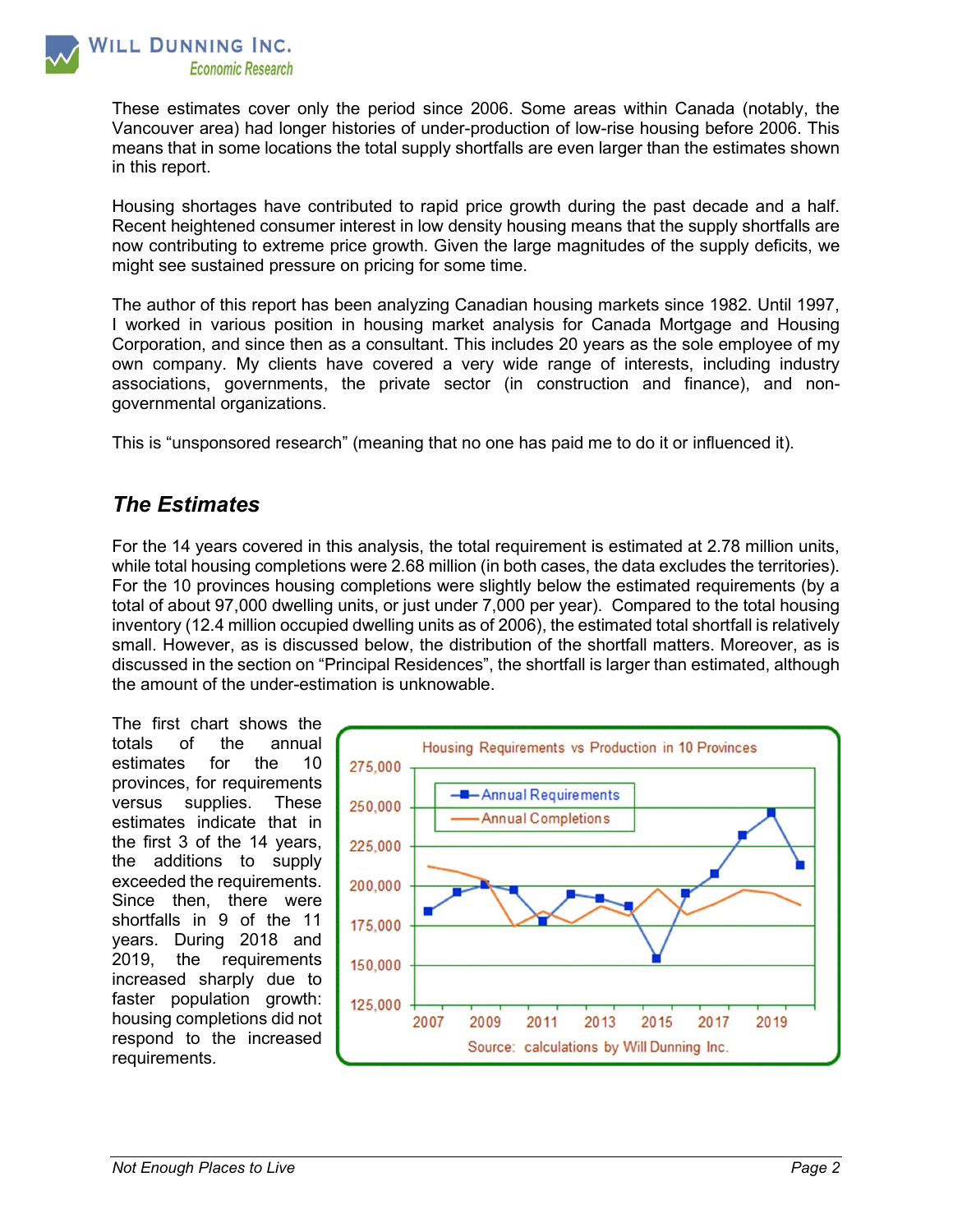

The next chart shows the annual differences between total requirements and total completions.

For 2015, the estimates show an unusually low requirement and a large surplus. This occurred because population growth for the year (just 0.7%) was considerably slower than in the other years. For the entire period covered in this analysis, population growth in Canada averaged 1.1% per year. The final data point in these charts show a



reduced requirement (and correspondingly a smaller supply shortfall) for 2020, reflecting that for the year up to July 1, 2020, the rate of population growth slowed to 1.1%, versus 1.4% in both 2018 and 2019.

Looking into the details, this chart summarizes the annual surpluses and shortfalls for the three dwelling types (low density, medium density, and high density). These estimates show:

 For low density housing there was a small surplus in the first year, followed by deficits in the remaining 13 years. The total deficit for the 14 years is 447,000 (or close to 32,000 per year). Compared to the



total inventory (8.3 million occupied low-density units as of 2006), and the estimated growth requirement (1.76 million), the accumulated shortfall is quite large.

- For medium density, there were estimated surpluses in every one of the 14 years, for a combined total surplus of 130,000 units, or about 9,300 per year. This is very large compared to the inventory (691,000 dwelling units in 2006) and the estimated growth requirement (167,000).
- For high density, there were also surpluses in every year, for a total of 219,000 units (15,600 per year). This is a substantial surplus compared to the inventory (3.4 million dwellings in 2006). The surplus is about one-quarter larger than the estimated growth requirement (856,000).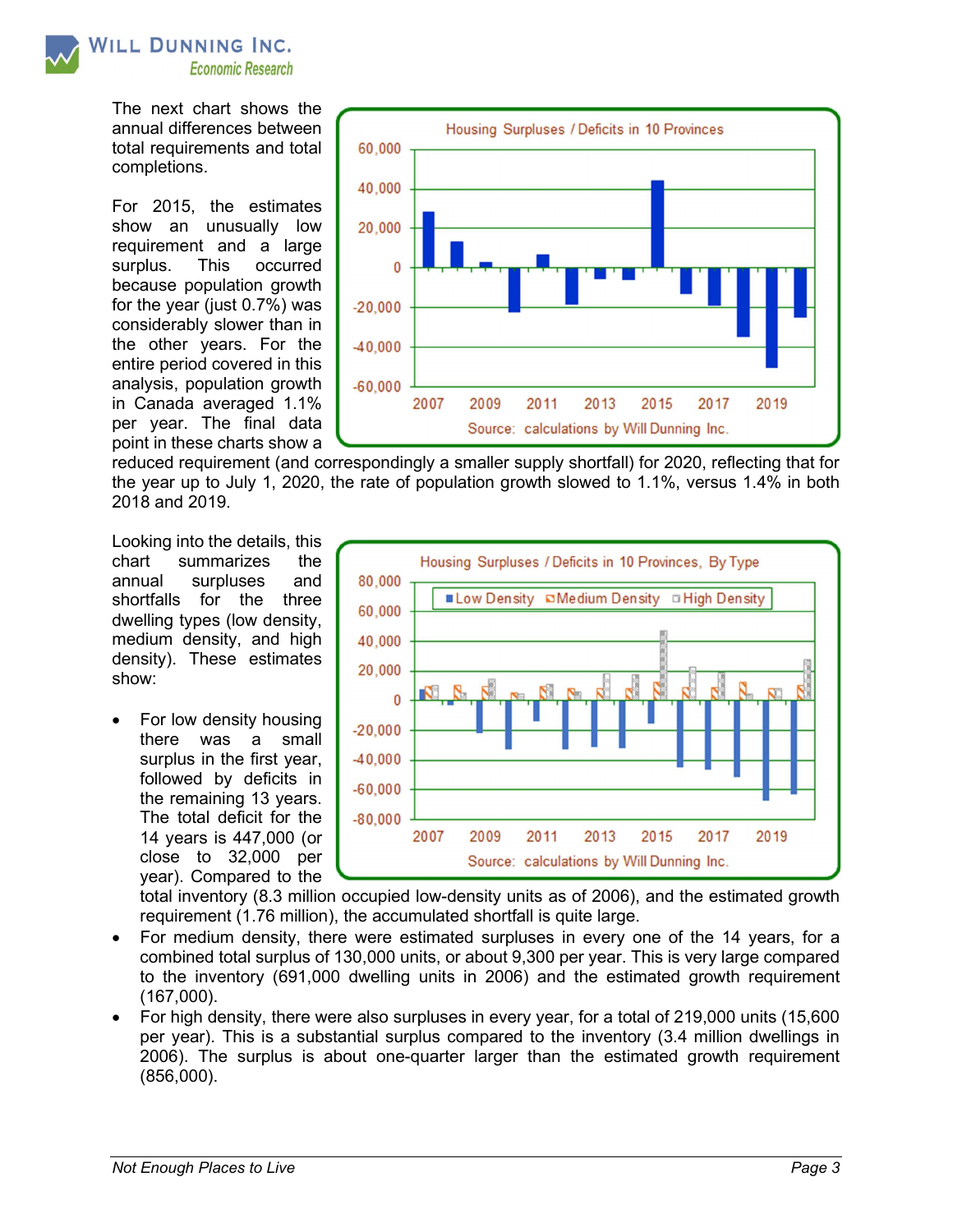

The detailed table on the next page summarizes the calculations for communities across Canada.

For the 36 Census Metropolitan Areas, 9 have overall surpluses and 27 have overall deficits. The "rest of" area has an overall surplus.

But, looking at the results by type of dwelling:

- For low density homes, most of the CMAs (32 out of 36) have deficits (surpluses were estimated only for St. John's, Saguenay, Greater Sudbury, and Thunder Bay).
- For the 36 CMAs in combination, the accumulated shortfall of low density homes is 475,000. This is a very large deficit relative to the estimated requirement for 1.33 million new low density dwellings in the CMAs.
- Another way to look at this is that based on consumer choices from 2006, low-density housing "should" have been 59% of production in the CMAs, but the actual share was just 42%.
- For the "rest of" areas, there was a modest surplus of low density dwellings (28,000), which was 7% above the estimated requirement (423,000 units). The surplus might be over-estimated, due to the "principal residence" issue that is discussed later.
- For medium density (town homes) there were surpluses in almost all (34 out of 36) CMAs and the "rest of" areas. Shortfalls are estimated only for St. John's and Victoria.
- For the CMAs, the surplus (98,000) was 65% higher than the requirement (152,000).
- For "rest of" areas, the 33,000 surplus for medium density was far above the estimated requirement (16,000) for new medium density housing. That said, medium density housing is just a small share (8%) of total production in the "rest of" areas.
- For high density (apartments), there were estimated surpluses in the "rest of" areas and 21 out of 36 CMAs, and shortages in the remaining 15 CMAs.
- In the CMAs, the total surplus for high density is 172,000 (almost one-quarter above the estimated requirement of 780,000). Based on 2006 housing choices, apartments should have been 34% of total production in the CMAs, but the actual share was 46%.
- The last column in the table also shows the combined totals for low plus medium density, since "substituting" from a single-detached or semi-detached home to a town home may be a relatively easy choice for many of us. This data shows that there were shortfalls in 29 out of 36 CMAs. There were surpluses in 7 of the 36 CMAs and in the "rest of" areas.
- For the CMAs, the combined low+medium shortfall is quite large, at 377,000, as completions were far below the requirement for 1.48 million new dwellings.

Worsening shortages of housing across Canada have contributed to rapid price growth during the past decade and a half.

Now, in a time when consumers have become more interested in living in low density situations, the shortages are contributing to extreme price growth: during the past year, the House Price Index calculated by the Canadian Real Estate Association has increased by 23%. For single family homes, the rise is 28%. For apartments, the year-over-year rise is 8%. Exceptionally low interest rates have enabled home buyers to afford higher prices. The severe shortages have caused that potential to become a reality.

If Canada had produced enough new housing during the past decade and a half, Canadian housing markets would be much less heated than they are.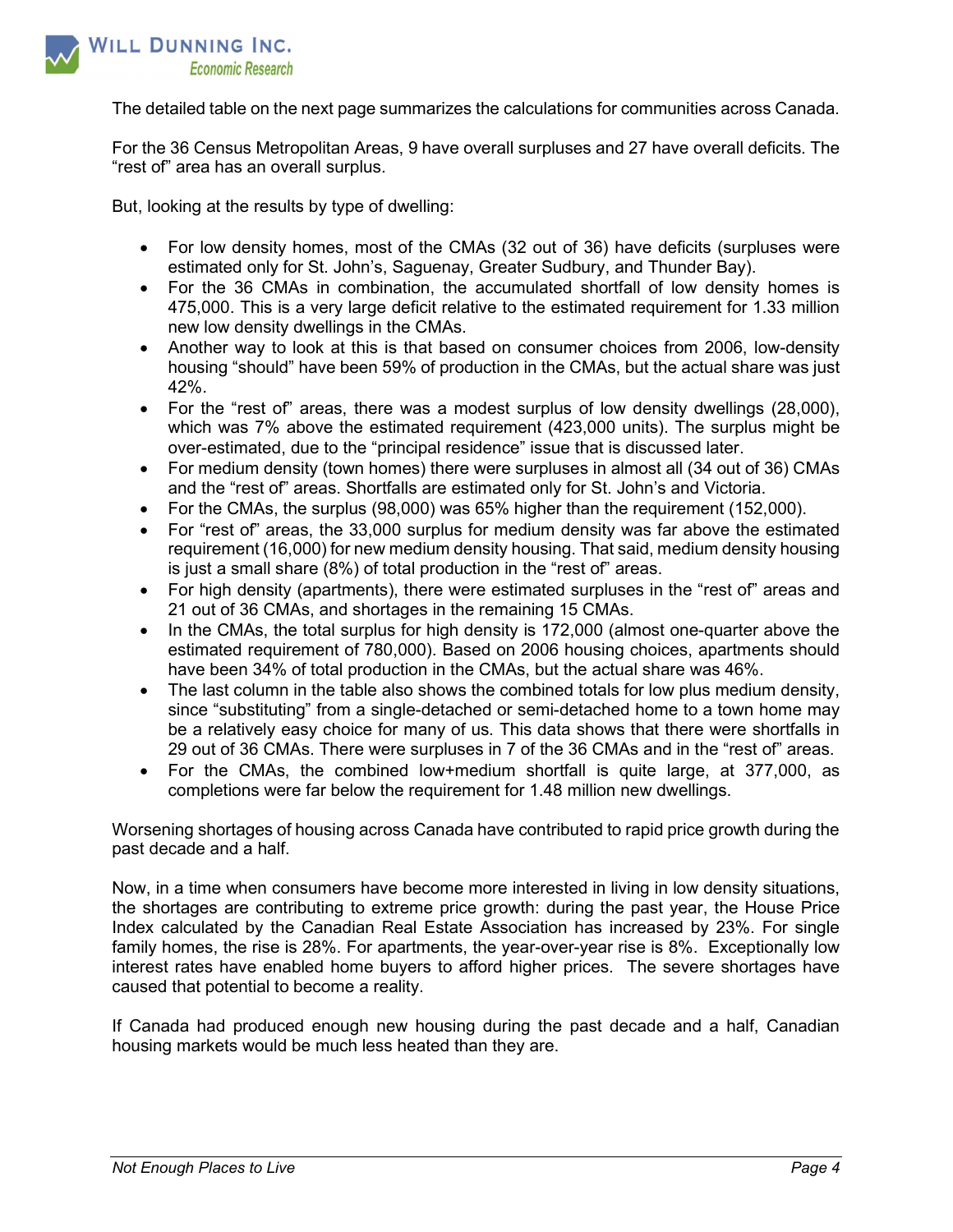

| <b>Summary of Estimated Surpluses and Shortfalls, by Location</b><br>Total Amounts in 14 Years (2006/07 to 2019/20) |                |                   |                 |            |                                |
|---------------------------------------------------------------------------------------------------------------------|----------------|-------------------|-----------------|------------|--------------------------------|
| Location                                                                                                            | Low<br>Density | Medium<br>Density | High<br>Density | Total      | Subtotal:<br>$Low +$<br>Medium |
| St. John's, Newfoundland and Labrador                                                                               | 1,138          | $-665$            | 1,614           | 2,087      | 473                            |
| Halifax, Nova Scotia                                                                                                | $-9,101$       | 655               | 4,548           | $-3,898$   | $-8,446$                       |
| Moncton, New Brunswick                                                                                              | $-2,176$       | 329               | 1,802           | $-45$      | $-1,847$                       |
| Saint John, New Brunswick                                                                                           | $-450$         | 129               | 576             | 255        | $-321$                         |
| Saguenay, Quebec                                                                                                    | 2,042          | 143               | 1,222           | 3,407      | 2,185                          |
| Québec, Quebec                                                                                                      | $-2,908$       | 1,536             | 17,893          | 16,521     | $-1,372$                       |
| Sherbrooke, Quebec                                                                                                  | $-112$         | 871               | 876             | 1,635      | 759                            |
| Trois-Rivières, Quebec                                                                                              | $-81$          | 123               | 2,231           | 2,274      | 43                             |
| Montréal, Quebec                                                                                                    | $-61,923$      | 6,744             | 46,225          | $-8,954$   | $-55,179$                      |
| Ottawa - Gatineau, Quebec part                                                                                      | $-3,547$       | 998               | 6,026           | 3,478      | $-2,549$                       |
| Ottawa - Gatineau, Ontario part                                                                                     | $-17,142$      | 8,792             | $-8,321$        | $-16,670$  | $-8,350$                       |
| Kingston, Ontario                                                                                                   | $-1,253$       | 755               | $-17$           | $-515$     | $-498$                         |
| Belleville, Ontario                                                                                                 | $-352$         | 606               | $-1,192$        | $-938$     | 254                            |
| Peterborough, Ontario                                                                                               | $-1,207$       | 697               | $-918$          | $-1,429$   | $-510$                         |
| Oshawa, Ontario                                                                                                     | $-8,885$       | 2,410             | $-2,879$        | $-9,354$   | $-6,475$                       |
| Toronto, Ontario                                                                                                    | $-129,735$     | 25,165            | 34,441          | $-70,129$  | $-104,570$                     |
| Hamilton, Ontario                                                                                                   | $-11,840$      | 7,472             | $-5,515$        | $-9,883$   | $-4,368$                       |
| St. Catharines - Niagara, Ontario                                                                                   | $-4,396$       | 3,445             | $-3,166$        | $-4,117$   | $-951$                         |
| Kitchener/Cambridge/Waterloo, Ontario                                                                               | $-14,977$      | 2,396             | 4,665           | $-7,915$   | $-12,580$                      |
| Brantford, Ontario                                                                                                  | $-2,490$       | 1,178             | $-1,051$        | $-2,363$   | $-1,312$                       |
| Guelph, Ontario                                                                                                     | $-4,692$       | 1,754             | 940             | $-1,998$   | $-2,938$                       |
| London, Ontario                                                                                                     | $-5,196$       | 953               | $-758$          | $-5,001$   | $-4,243$                       |
| Windsor, Ontario                                                                                                    | $-1,958$       | 1,058             | $-3,246$        | $-4,145$   | $-900$                         |
| Barrie, Ontario                                                                                                     | $-5,532$       | 1,301             | 260             | $-3,970$   | $-4,231$                       |
| Greater Sudbury, Ontario                                                                                            | 99             | 312               | $-587$          | $-176$     | 411                            |
| Thunder Bay, Ontario                                                                                                | 682            | 94                | $-211$          | 564        | 776                            |
| Winnipeg, Manitoba                                                                                                  | $-13,393$      | 1,858             | $-864$          | $-12,398$  | $-11,535$                      |
| Regina, Saskatchewan                                                                                                | $-8,702$       | 1,436             | 2,325           | $-4,940$   | $-7,266$                       |
| Saskatoon, Saskatchewan                                                                                             | $-10,923$      | 1,546             | $-1,737$        | $-11,114$  | $-9,377$                       |
| Lethbridge, Alberta                                                                                                 | $-2,130$       | 541               | $-869$          | $-2,458$   | $-1,589$                       |
| Calgary, Alberta                                                                                                    | $-38,648$      | 4,054             | 10,996          | $-23,598$  | $-34,594$                      |
| Edmonton, Alberta                                                                                                   | $-16,773$      | 1,904             | 457             | $-14,411$  | $-14,869$                      |
| Kelowna, British Columbia                                                                                           | $-8,176$       | 1,258             | 5,399           | $-1,519$   | $-6,918$                       |
| Abbotsford - Mission, British Columbia                                                                              | $-7,619$       | 442               | 532             | $-6,644$   | $-7,177$                       |
| Vancouver, British Columbia                                                                                         | $-71,162$      | 15,783            | 56,710          | 1,331      | $-55,379$                      |
| Victoria, British Columbia                                                                                          | $-11,738$      | $-219$            | 3,770           | $-8,187$   | $-11,957$                      |
| Subtotal (36 Census Metropolitan Areas)                                                                             | $-475,252$     | 97,853            | 172,178         | $-205,221$ | $-377,399$                     |
| <b>Other Areas</b>                                                                                                  | 28,460         | 32,548            | 46,868          | 107,876    | 61,009                         |
| Canada Total                                                                                                        | $-446,792$     | 130,402           | 219,046         | $-97,345$  | $-316,391$                     |
| Source: calculations by Will Dunning Inc, using data from Statistics Canada and Canada Mortgage and                 |                |                   |                 |            |                                |
| Housing Corporation.                                                                                                |                |                   |                 |            |                                |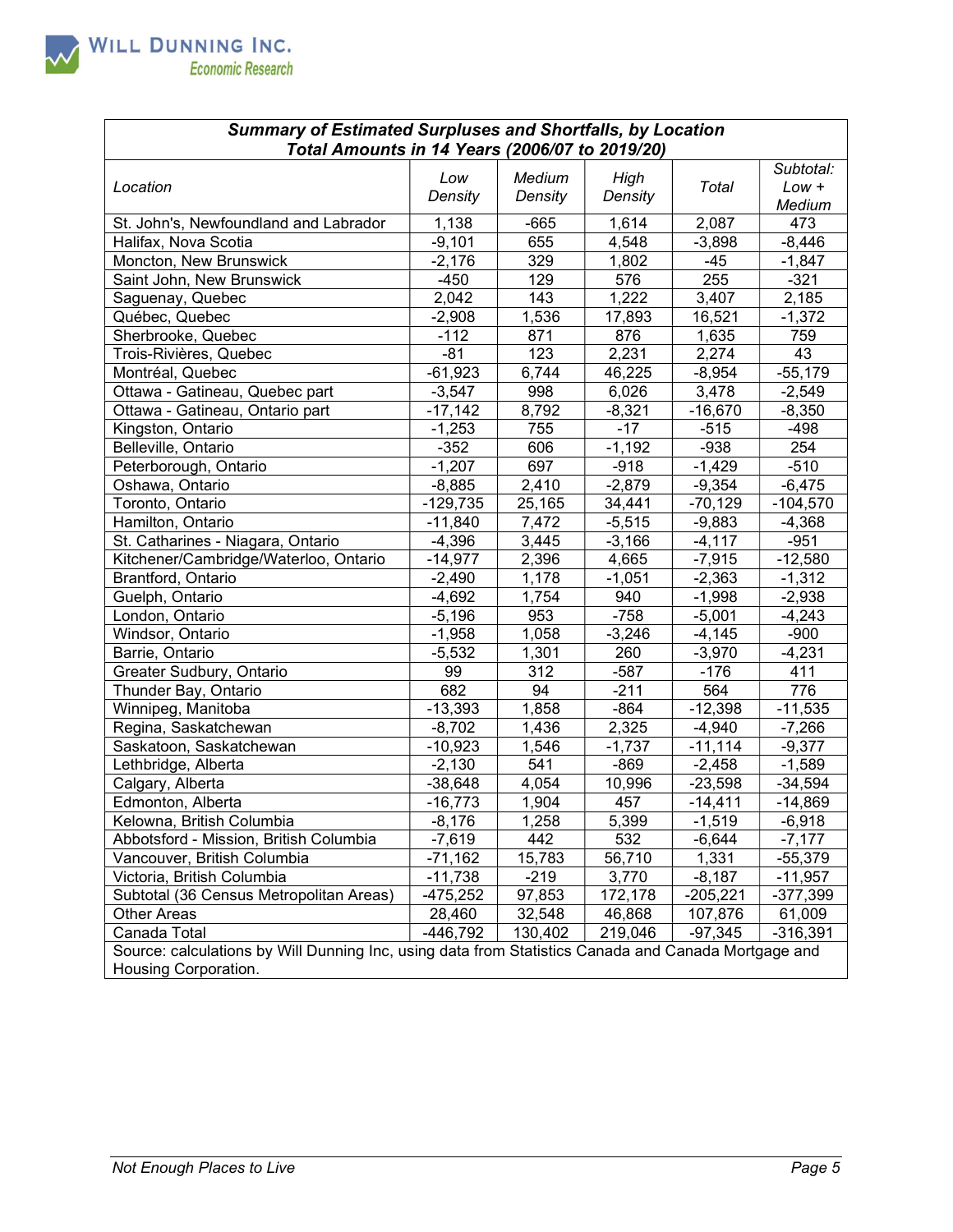

#### "Principal Residences"

Strictly-speaking, the estimated housing requirements are for "principal residences" (dwellings permanently occupied as the main residence, by a home owner, renter, or as band housing). Other dwellings (including second residences, such as vacation properties, and short-term rentals) are not principal residences and shouldn't be counted against the requirements.

Therefore, the housing completions data over-estimate the supply of new principal residences. Correspondingly, the "true" production shortfalls for low-density dwellings are larger than estimated, to some degree. And, the surpluses for medium and high-density housing are overestimated to some degree. I'm not expressing an opinion here on how large the resulting errors might be. The message, tentatively expressed, is that the total shortfall of housing production in Canada has very likely been larger than is estimated here, to some unknown degree.

### Factors Inhibiting Housing Supply

This report is not intended to explain the reasons for the production shortfalls, to measure the effects of the causes, or to argue for solutions for enhancing supply. That said, here is a quick list of factors that I think are involved. I have no doubt that I've missed some.

- Naturally-occurring physical constraints.
- Land-use plans that limit uses of land that has development potential.
- Delaved approvals.
- Delayed installation of infrastructure.
- Costs imposed by governments on new construction (from a large list of fees and charges), which have increased very rapidly over time. Builders have to delay, so that attainable prices can catch-up to their increased costs.
- Decisions by land owners about whether to sell.
- Mortgage regulations that suppress home buying: these reduce sales of new housing, which impairs future supplies.

Higher prices provide incentive for builders to offer more supply. Will the environment be conducive to that expansion?

#### Other Housing Flows

Other events affect the total supply of housing, including demolitions, abandonments (especially in small towns and rural areas), altering numbers of units within structures (especially adding or removing a basement apartment), conversions between residential and non-residential uses (converting commercial buildings to residential use or on the other hand converting homes to business uses). In theory, the estimates of surpluses or shortages should be adjusted for these events, but unfortunately, we don't have data that is complete and reliable. This research assumes that these other processes don't materially alter the outcomes.